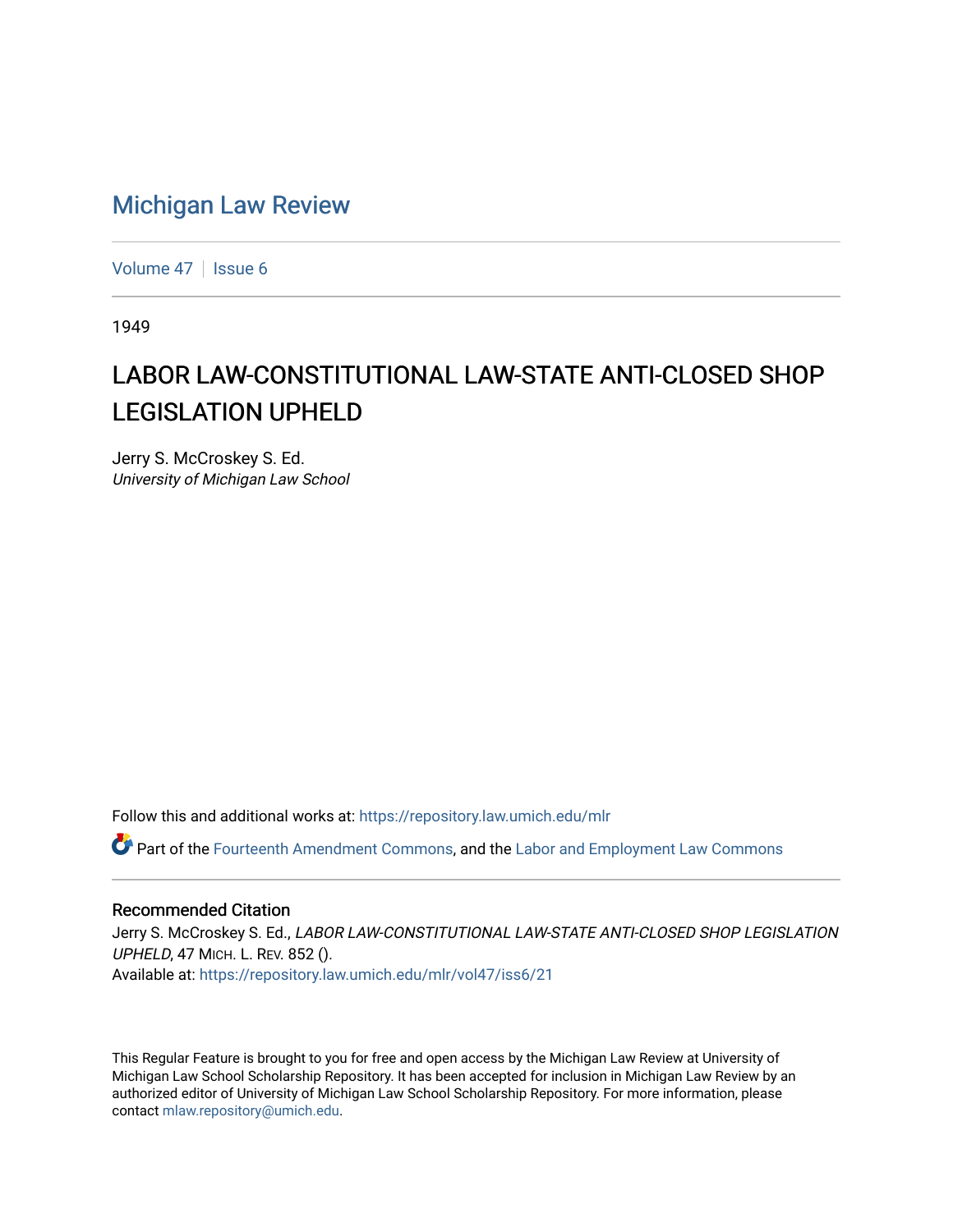ï

LABOR LAW-CONSTITUTIONAL LAW-STATE ANTI-CLOSED SHOP LEGISLATION UPHELD-Appellant, a local union of the American Federation of Labor, sought a declaratory judgment and equitable relief in the Nebraska courts as a result of appellee's refusal to discharge certain employees who had failed to maintain membership in the union. The employer relied on an anti-closed shop amendment to the Nebraska Constitution<sup>1</sup> forbidding discrimination in employment on the basis of affiliation with a union and prohibiting contracts for this purpose. Appellant's assertions of invalidity of the amendment under the Federal Constitution were rejected by the state courts.<sup>2</sup> Upon appeal to the United States Supreme Court, *held,* affirmed, all justices concurring. *Lincoln Federal Labor Union No. 19129,*  AF.of L., *v. Northwestern Iron· and Metal* Co., (U.S.1949) 69 S.Ct. 251.3

The primary legal ground advanced by the union as a basis for invalidating the state laws was the "freedom of contract" argument resting on the due process clause of the Fourteenth Amendment.<sup>4</sup> Since history records the frequent use of this argument as a means of striking down legislative attempts to ameliorate poor working conditions,<sup>5</sup> it seems anomalous that labor's spokesmen should find the same argument on their tongues. The Court recognizes that the "contract" theory has lost its original potency,<sup>6</sup> and notes that since the state law validly regulates the "right to discriminate," the prohibition of closed shop contracts is a proper means of effectuating this policy.<sup>7</sup> The union's main contention, however, was an economic one. It was maintained that the right to bargain for closed shops is indispensable to survival of unionism and, therefore, that a prohibition of such bargaining impairs the workers' freedom of speech and association<sup>8</sup> by under-

1 Neb. Const., art. 15, § 13 (1946).

<sup>2</sup>149 Neb. 507, 31 N.W. (2d) 477 (1948).

<sup>3</sup>Consolidated for hearing and decision with this case was North Carolina v. Whitaker, 228 N.C. 352, 45 S.E. (2d) 860 (1947), involving precisely the same issues as those raised by the principal case. A similar case, A.F. of L. v. Amerian Sash & Door Co., 335 U.S. 538, 69 S.Ct. 258 (1948) [67 Ariz. 20, 189 P. (2d) 912 (1948)], involving an anti-closed shop amendment to the Arizona Constitution [Ariz. Laws (1947) p. 399), was considered by the Court the same day and upheld in a separate opinion by Justice Black. Separate concurring opinions of Justices Frankfurter and Rutledge applied to all cases. Justice Murphy agreed with Justice Rutledge's opinion in the Lincoln and Whitaker cases but dissented without opinion in the Sash & Door case.

4Allgeyerv. Louisiana, 165 U.S. 578, 17 S.Ct. 427 (1897).

<sup>5</sup>See, e.g., Adair v. United States, 208 U.S. 161, 28 S.Ct. 277 (1908); Coppage v. Kansas, 236 U.S. l, 35 S.Ct. 240 (1915); Lochner v. New York, 198 U.S. 45, 25 S.Ct. 539 (1905); Adkins v. Children's Hospital, 261 U.S. 525, 43 S.Ct. 394 (1923).

<sup>6</sup>See Nebbia v. New York, 291 U.S. 502, 54 S.Ct. 505 (1934); United States v. Darby, 312 U.S. 100, 61 S.Ct. 451 (1941); Olsen v. Nebraska, 313 U.S. 236 at 244-5, 61 S.Ct. 862 (1941).

<sup>7</sup>Impairment of obligations of contracts was suggested by the union as a possible ground for invalidating the enactments, but the Court rejected the point without discussion, citing Home Bldg. & Loan Assn. v. Blaisdell, 290 U.S. 398 at 436 to 439, 54 S.Ct. 231 (1934), a case establishing the proposition that the state police power is generally paramount to private contracts when "the legislation is addressed to a legitimate end and the measures taken are reasonable and appropriate to that end."

s The union invoked the familiar doctrine that the due process clause of the Fourteenth Amendment embraces the freedoms guaranteed in the First Amendment. See West Virginia State Board of Education v. Barnette, 319 U.S. 624 at 639, 63 S.Ct. 1178 (1943); Gitlow v. New York, 268 U.S. 652, 45 S.Ct. 625 (1925).